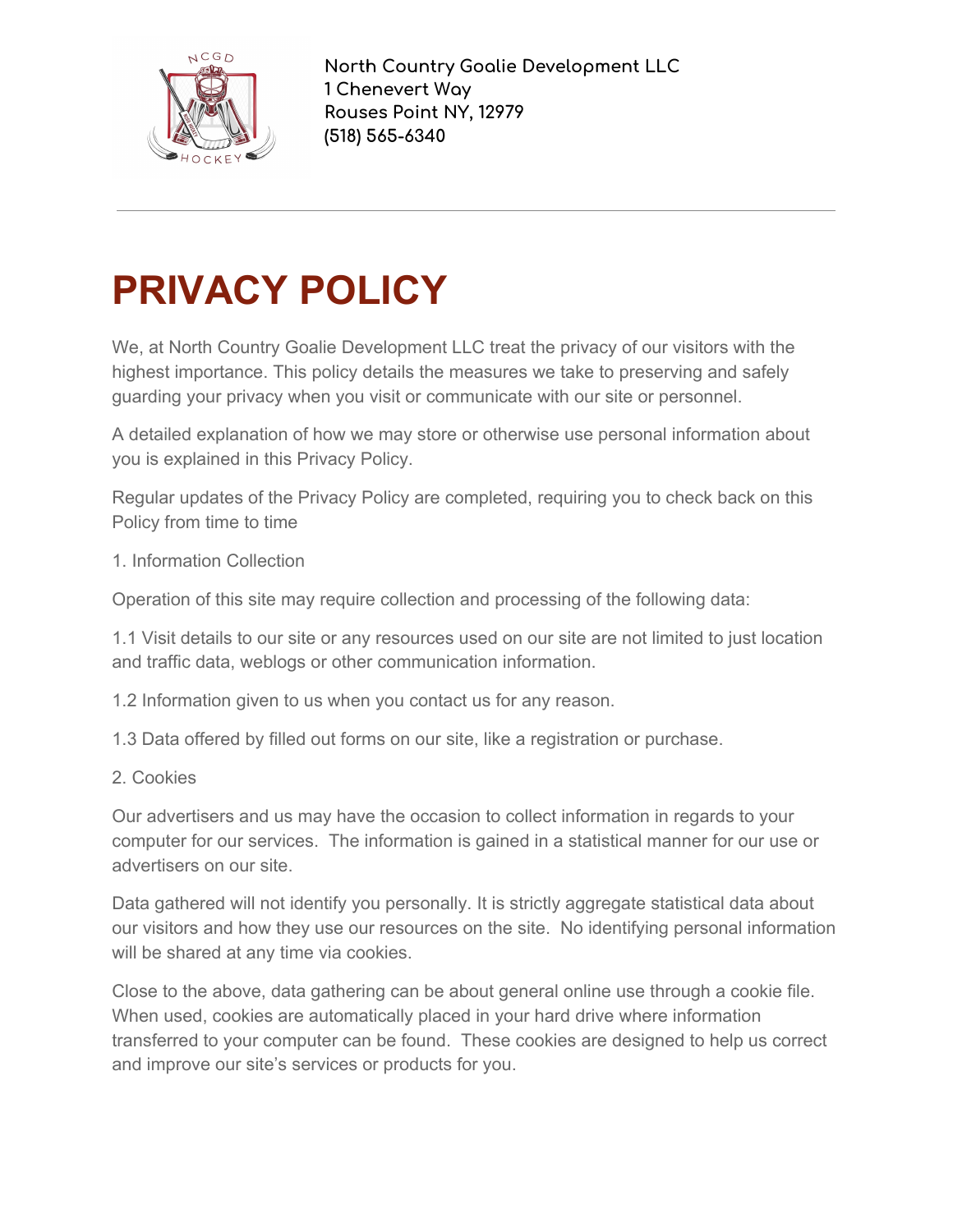

**North Country Goalie Development LLC 1 Chenevert Way Rouses Point NY, 12979 (518) 565-6340**

You may elect to decline all cookies via your computer. Every computer has the ability to decline file downloads like cookies. Your browser has an option to enable the declining of cookies. If you do decline cookie downloads you may be limited to certain areas of our site, as there are parts of our site that require cookies.

Any of our advertisers may also have a use for cookies. We are not responsible, nor do we have control over the cookies downloaded from advertisements. They are downloaded only if you click on the advertisement.

3. Your Information and how it is Used

Primarily, we collect and store data about you to help us provide better service and products to you. The following are purposes we may use your information for:

3.1 At anytime you request information from us via a form or other electronic transmission we may use your information to fulfill that request relating to our services and products. We may also communicate with you on other products or services you may find of interest, only when consent has been provided.

3.2 Contracts we make with you create a commitment, which may require contact or use of your information.

3.3 We have the right to notify you of changes to our website, products or services that could affect our service to you.

3.4 Be aware we do not reveal identifiable information about you to our advertisers, though we may at times share statistical visitor information with our advertisers.

4. Storage of Personal Data

4.1 When you click submit of your payment details, personal information or other electronic communication you agree to the transfer for storage and processing. We take all necessary steps for security known to be in agreement with the Privacy Policy found here.

4.2 Information submitted by you is stored on secure servers we have. Any payment or transaction details will be encrypted for full safety measures to be in use.

4.3 As you know, transmission of data on the internet is never guaranteed regarding safety. It is impossible to guarantee your safety with electronic data and transmission. You are therefore at your own risk if you elect to transmit any data.